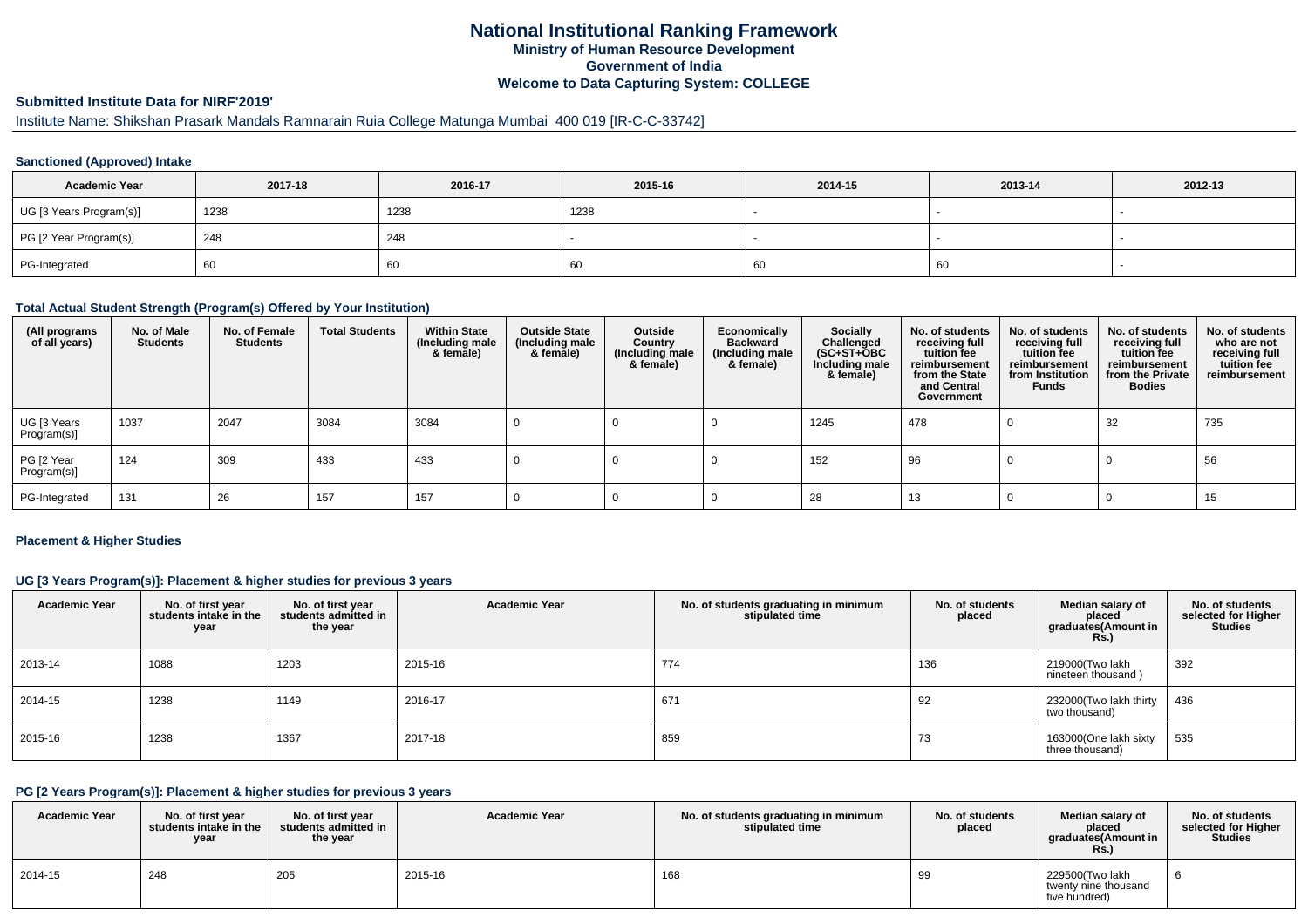| 2015-16 | 248 | 216 | 2016-17 | 183 | ч.    | 245000(Two lakh forty<br>five thousand)                | 10                   |
|---------|-----|-----|---------|-----|-------|--------------------------------------------------------|----------------------|
| 2016-17 | 248 | 230 | 2017-18 | 205 | я<br> | 262500(Two lakh sixty<br>two thousand five<br>hundred) | $\overline{a}$<br>12 |

## **PG-Integrated [5 Years Program(s)]: Placement & higher studies for previous 3 years**

| <b>Academic Year</b> | No. of first year<br>students intake in the<br>year | No. of first year<br>students admitted in<br>the year | <b>Academic Year</b> | No. of students graduating in minimum<br>stipulated time | No. of students<br>placed | Median salary of<br>placed<br>graduates(Amount in<br><b>Rs.</b> ) | No. of students<br>selected for Higher<br><b>Studies</b> |
|----------------------|-----------------------------------------------------|-------------------------------------------------------|----------------------|----------------------------------------------------------|---------------------------|-------------------------------------------------------------------|----------------------------------------------------------|
| 2011-12              | 60                                                  | 14                                                    | 2015-16              | 11                                                       |                           | 264000(Two lakh sixty<br>four thousand)                           | $\overline{0}$                                           |
| 2012-13              | 60                                                  | 36                                                    | 2016-17              | 26                                                       | 25                        | 240000(Two lakh forty<br>thousand)                                |                                                          |
| 2013-14              | 60                                                  | 34                                                    | 2017-18              | 21                                                       | 12                        | 216000(Two lakh<br>sixteen thousand)                              | 9                                                        |

## **Financial Resources: Utilised Amount for the Capital expenditure for previous 3 years**

| <b>Academic Year</b>                                                                                 | 2017-18                                                                    | 2016-17                                           | 2015-16                                                                   |  |  |  |  |  |  |  |
|------------------------------------------------------------------------------------------------------|----------------------------------------------------------------------------|---------------------------------------------------|---------------------------------------------------------------------------|--|--|--|--|--|--|--|
|                                                                                                      | <b>Utilised Amount</b>                                                     | <b>Utilised Amount</b>                            | <b>Utilised Amount</b>                                                    |  |  |  |  |  |  |  |
| Annual Capital Expenditure on Academic Activities and Resources (excluding expenditure on buildings) |                                                                            |                                                   |                                                                           |  |  |  |  |  |  |  |
| Library                                                                                              | 860635 (Eight lakh sixty thousand six hundred thirty five)                 | 1002801 (Ten lakh two thousand eight hundred one) | 1299521 (Twelve lakh ninety nine thousand five hundred<br>twenty one)     |  |  |  |  |  |  |  |
| New Equipment for Laboratories                                                                       | 3527655 (Thirty five lakh twenty seven thousand six hundred<br>fifty five) | 10000092 (One crore ninety two)                   | 9442866 (Ninety four lakhs forty two thousand eight hundred<br>sixty six) |  |  |  |  |  |  |  |
| Other expenditure on creation of Capital Assets (excluding<br>expenditure on Land and Building)      | 0 (Zero)                                                                   | 0 (Zero)                                          | 0 (Zero)                                                                  |  |  |  |  |  |  |  |

## **Financial Resources: Utilised Amount for the Operational expenditure for previous 3 years**

| Academic Year                                                                                                                                       | 2017-18                                                                                  | 2016-17                                                                                     | 2015-16                                                                            |  |  |  |  |  |  |  |
|-----------------------------------------------------------------------------------------------------------------------------------------------------|------------------------------------------------------------------------------------------|---------------------------------------------------------------------------------------------|------------------------------------------------------------------------------------|--|--|--|--|--|--|--|
|                                                                                                                                                     | <b>Utilised Amount</b>                                                                   | <b>Utilised Amount</b>                                                                      | <b>Utilised Amount</b>                                                             |  |  |  |  |  |  |  |
| <b>Annual Operational Expenditure</b>                                                                                                               |                                                                                          |                                                                                             |                                                                                    |  |  |  |  |  |  |  |
| Salaries (Teaching and Non Teaching staff)                                                                                                          | 132848110 (Thirteen crore twenty eight lakh forty eight<br>thousand one hundred ten)     | 147814287 (Fourteen crore seventy eight lakh fourteen<br>thousand two hundred eighty seven) | 144461206 (Fourteen crore fourty four lakh sixty one thousand<br>two hundred six)  |  |  |  |  |  |  |  |
| Maintenance of Academic Infrastructure or consumables,<br>other running expenditures etc. (excluding maintenance of<br>hostels and allied services) | 38489264 (Three crores eighty four lakhs eighty nine thousand<br>two hundred sixty four) | 14626835 (One crore forty six lakhs twenty six thousand eight<br>hundred thirty five)       | 24787405 (Two crores forty seven lakhs eighty seven thousand<br>four hundred five) |  |  |  |  |  |  |  |
| Seminars/Conferences/Workshops                                                                                                                      | 0 (Zero)                                                                                 | $0$ (Zero)                                                                                  | 0 (Zero)                                                                           |  |  |  |  |  |  |  |

## **PCS Facilities: Facilities of physically challenged students**

| 1. Do your institution buildings have Lifts/Ramps?                                                                                                        | Yes, more than 80% of the buildings |
|-----------------------------------------------------------------------------------------------------------------------------------------------------------|-------------------------------------|
| 2. Do your institution have provision for walking aids, includingwheelchairs and transportation from one building to another for<br>handicapped students? | Yes                                 |
| 3. Do your institution buildings have specially designed toilets for handicapped students?                                                                | Yes, more than 40% of the buildings |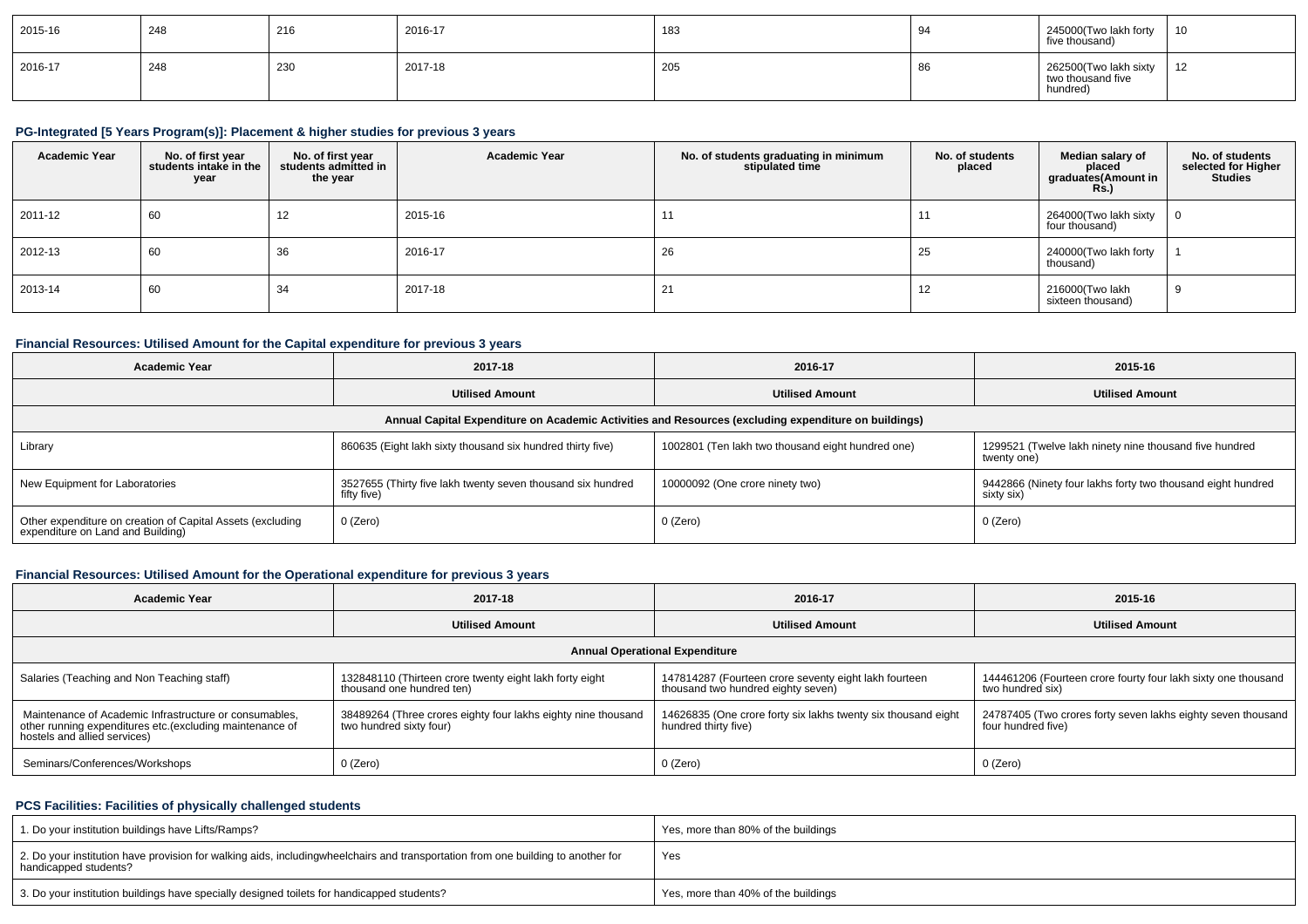## **Faculty Details**

| 1. How many faculty members of your institution have received highly reputed national/international awards/recognition from<br>Central government agencies in the previous year (2017-18)? |  |
|--------------------------------------------------------------------------------------------------------------------------------------------------------------------------------------------|--|
|--------------------------------------------------------------------------------------------------------------------------------------------------------------------------------------------|--|

# **Faculty Details**

| Srno           | Name                   | Age | <b>Designation</b>                                  | Gender | Qualification | <b>Experience (In</b><br>Months) | <b>Is Associated</b><br><b>Last Year</b> | Currently<br>working with<br>institution? | <b>Joining Date</b> | <b>Leaving Date</b>      | <b>Association type</b> |
|----------------|------------------------|-----|-----------------------------------------------------|--------|---------------|----------------------------------|------------------------------------------|-------------------------------------------|---------------------|--------------------------|-------------------------|
| 1              | Suhas Pednekar         | 60  | Other                                               | Male   | Ph.D          | 406                              | Yes                                      | No                                        | 20-06-1984          | 28-04-2018               | Other                   |
| $\overline{2}$ | Anushree Lokur         | 55  | Dean / Principal /<br>Director / Vice<br>Chancellor | Female | Ph.D          | 385                              | Yes                                      | Yes                                       | 25-07-1983          | $\overline{\phantom{a}}$ | Regular                 |
| 3              | Vatsala Pai            | 57  | Associate<br>Professor                              | Female | M. Phil       | 373                              | Yes                                      | Yes                                       | 13-07-1987          | ۰.                       | Regular                 |
| $\overline{4}$ | Mohsina<br>Mukadam     | 56  | Associate<br>Professor                              | Female | Ph.D          | 372                              | Yes                                      | Yes                                       | 15-07-1987          | $\ddotsc$                | Regular                 |
| 5              | Louiza Rodrigues       | 55  | Professor                                           | Female | Ph.D          | 360                              | Yes                                      | Yes                                       | 29-08-1988          | $\sim$                   | Regular                 |
| 6              | Sunita Shailajan       | 58  | Professor                                           | Female | Ph.D          | 360                              | Yes                                      | Yes                                       | 01-09-1988          | $\mathbf{u}$             | Regular                 |
| $\overline{7}$ | Manish Hate            | 48  | Associate<br>Professor                              | Male   | Ph.D          | 264                              | Yes                                      | Yes                                       | 07-08-1996          | $\overline{\phantom{a}}$ | Regular                 |
| 8              | Aditi Abhyankar        | 51  | Associate<br>Professor                              | Female | Ph.D          | 348                              | Yes                                      | Yes                                       | 14-09-1989          | $\ddotsc$                | Regular                 |
| 9              | Pratap Patil           | 54  | Associate<br>Professor                              | Male   | Ph.D          | 240                              | Yes                                      | Yes                                       | 13-11-1998          | $\overline{\phantom{a}}$ | Regular                 |
| 10             | Varsha Shukla          | 50  | Associate<br>Professor                              | Female | Ph.D          | 336                              | Yes                                      | Yes                                       | 07-09-1990          | $\sim$                   | Regular                 |
| 11             | Jyoti Patwardhan       | 57  | Associate<br>Professor                              | Female | Ph.D          | 312                              | Yes                                      | Yes                                       | 22-07-1992          | $\overline{\phantom{a}}$ | Regular                 |
| 12             | Bhavana Narula         | 49  | Associate<br>Professor                              | Female | Ph.D          | 301                              | Yes                                      | Yes                                       | 24-07-1993          | $\overline{\phantom{a}}$ | Regular                 |
| 13             | Jessy Pius             | 54  | Associate<br>Professor                              | Female | Ph.D          | 300                              | Yes                                      | Yes                                       | 22-11-1993          | $\overline{\phantom{a}}$ | Regular                 |
| 14             | Seema Shinde           | 54  | Associate<br>Professor                              | Female | Ph.D          | 264                              | Yes                                      | Yes                                       | 01-08-1996          | $\ddotsc$                | Regular                 |
| 15             | Leena Kedare           | 46  | Associate<br>Professor                              | Female | <b>NET</b>    | 228                              | Yes                                      | Yes                                       | 21-09-1999          | $\sim$                   | Regular                 |
| 16             | Varsha Malwade         | 48  | Associate<br>Professor                              | Female | M.A           | 300                              | Yes                                      | Yes                                       | 28-07-1993          | $\overline{\phantom{a}}$ | Regular                 |
| 17             | Urmila Moon            | 44  | Associate<br>Professor                              | Female | Ph.D          | 264                              | Yes                                      | Yes                                       | 12-08-1996          | $\sim$                   | Regular                 |
| 18             | Sucheta Ketkar         | 51  | Associate<br>Professor                              | Female | Ph.D          | 336                              | Yes                                      | Yes                                       | 03-12-1990          | $\ddotsc$                | Regular                 |
| 19             | Sujata<br>Suvarnapatki | 50  | Assistant<br>Professor                              | Female | Ph.D          | 314                              | Yes                                      | Yes                                       | 20-06-1992          | $\overline{\phantom{a}}$ | Regular                 |
| 20             | Vijay Mayekar          | 53  | Assistant<br>Professor                              | Male   | Ph.D          | 252                              | Yes                                      | Yes                                       | 12-12-1997          | $\overline{\phantom{a}}$ | Regular                 |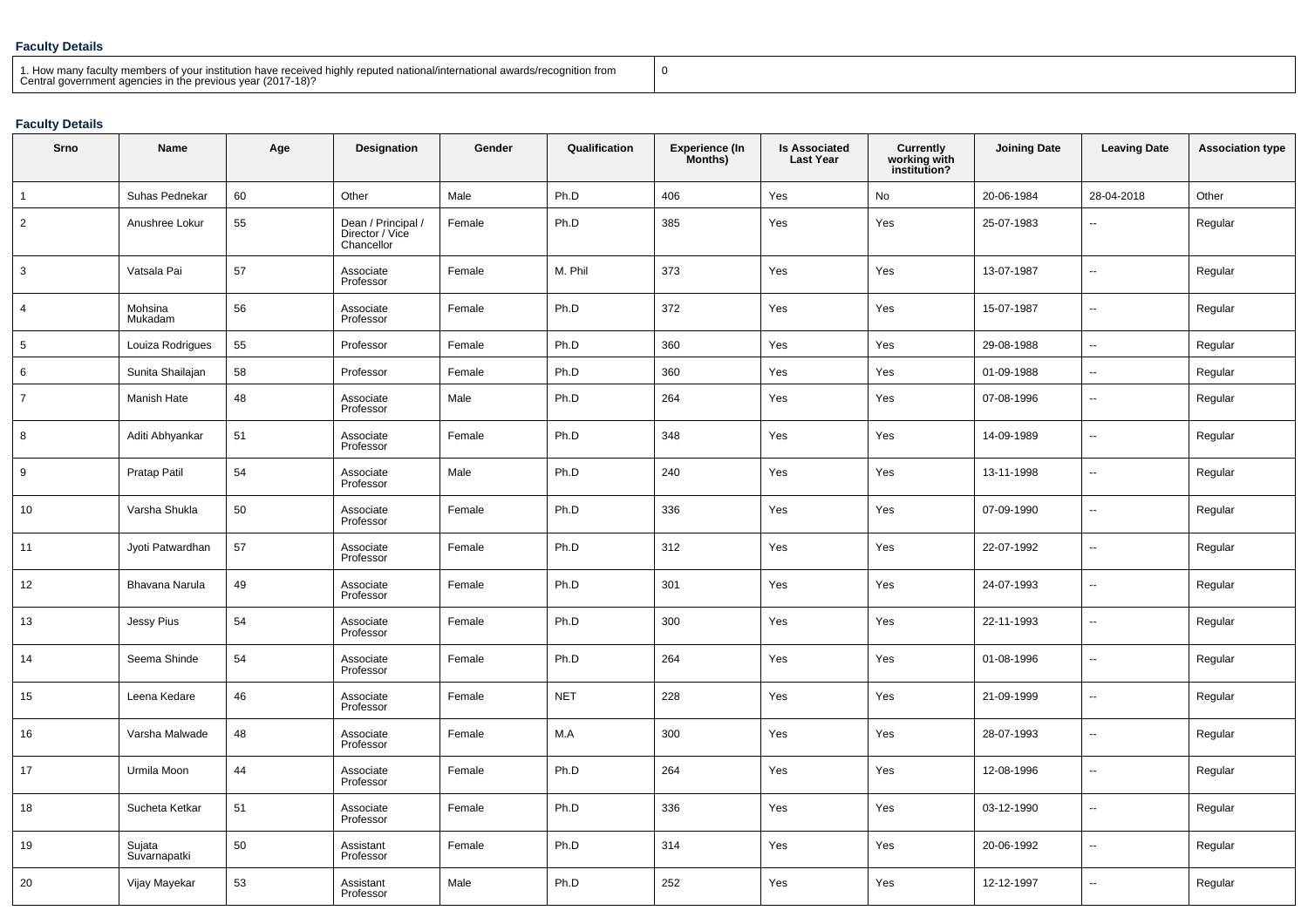| 21 | Vidyadhar Tupe         | 51     | Assistant<br>Professor | Male   | M.Sc.(Microbiolog<br>y) | 290 | Yes | Yes | 25-06-1994 | $\overline{\phantom{a}}$ | Regular |
|----|------------------------|--------|------------------------|--------|-------------------------|-----|-----|-----|------------|--------------------------|---------|
| 22 | Vaibhavi Palsule       | 47     | Associate<br>Professor | Female | Ph.D                    | 300 | Yes | Yes | 25-06-1994 | $\overline{\phantom{a}}$ | Regular |
| 23 | Devayani Ganpule       | 56     | Associate<br>Professor | Female | Ph.D                    | 288 | Yes | Yes | 01-08-1994 | $\overline{\phantom{a}}$ | Regular |
| 24 | Rajeshwar<br>Andhale   | 49     | Associate<br>Professor | Male   | Ph.D                    | 240 | Yes | Yes | 31-10-1998 | $\overline{\phantom{a}}$ | Regular |
| 25 | Rajendra Rathi         | 54     | Assistant<br>Professor | Male   | M. Phil                 | 324 | Yes | Yes | 01-10-1991 | $\overline{\phantom{a}}$ | Regular |
| 26 | Manjusha Nikale        | 50     | Assistant<br>Professor | Female | Ph.D                    | 288 | Yes | Yes | 01-07-1994 | $\overline{\phantom{a}}$ | Regular |
| 27 | Anjali Lade            | 50     | Assistant<br>Professor | Female | M.Sc.                   | 288 | Yes | Yes | 07-07-1994 | $\overline{\phantom{a}}$ | Regular |
| 28 | Nana Pradhan           | 50     | Assistant<br>Professor | Male   | Ph.D                    | 228 | Yes | Yes | 05-07-1999 | $\overline{\phantom{a}}$ | Regular |
| 29 | Vaishali Phusate       | 47     | Associate<br>Professor | Female | Ph.D                    | 216 | Yes | Yes | 11-01-2001 | $\overline{\phantom{a}}$ | Regular |
| 30 | Atmaram Mapari         | 42     | Assistant<br>Professor | Male   | Ph.D                    | 180 | Yes | Yes | 11-07-2003 | $\overline{\phantom{a}}$ | Regular |
| 31 | Shankhadarwar<br>Sunil | 42     | Assistant<br>Professor | Male   | Ph.D                    | 180 | Yes | Yes | 31-07-2003 | $\overline{\phantom{a}}$ | Regular |
| 32 | Gajbhiye Nilima        | 44     | Associate<br>Professor | Female | Ph.D                    | 192 | Yes | Yes | 10-01-2003 | $\overline{\phantom{a}}$ | Regular |
| 33 | Nitin Kumar<br>Potdar  | 41     | Assistant<br>Professor | Male   | M.Sc.                   | 180 | Yes | Yes | 02-01-2004 | --                       | Regular |
| 34 | Kamini Donde           | 41     | Assistant<br>Professor | Female | Ph.D                    | 168 | Yes | Yes | 11-08-2004 | $\overline{\phantom{a}}$ | Regular |
| 35 | Vaibhav Wagh           | 38     | Assistant<br>Professor | Male   | Ph.D                    | 144 | Yes | Yes | 18-07-2006 | --                       | Regular |
| 36 | <b>Bhupesh Mude</b>    | 41     | Assistant<br>Professor | Male   | <b>SET</b>              | 144 | Yes | Yes | 29-07-2006 | $\overline{\phantom{a}}$ | Regular |
| 37 | Madhavi Badole         | 44     | Assistant<br>Professor | Female | Ph.D                    | 148 | Yes | Yes | 03-05-2006 | --                       | Regular |
| 38 | Himani Chaukar         | 36     | Assistant<br>Professor | Female | Ph.D                    | 132 | Yes | Yes | 19-11-2007 | $\overline{\phantom{a}}$ | Regular |
| 39 | Arjun Kharat           | 40     | Assistant<br>Professor | Male   | M. Phil                 | 132 | Yes | Yes | 20-11-2007 | $\overline{\phantom{a}}$ | Regular |
| 40 | Bhupendra<br>Madhavi   | $37\,$ | Assistant<br>Professor | Male   | Ph.D                    | 132 | Yes | Yes | 19-11-2007 | $\overline{\phantom{a}}$ | Regular |
| 41 | Shilpa Neve            | 43     | Assistant<br>Professor | Female | <b>SET</b>              | 120 | Yes | Yes | 31-07-2008 | $\overline{\phantom{a}}$ | Regular |
| 42 | Pradeep<br>Waghmare    | 38     | Assistant<br>Professor | Male   | Ph.D                    | 120 | Yes | Yes | 01-08-2008 | $\overline{\phantom{a}}$ | Regular |
| 43 | Vijay Chavan           | 39     | Assistant<br>Professor | Male   | Ph.D                    | 120 | Yes | Yes | 28-07-2008 | $\overline{\phantom{a}}$ | Regular |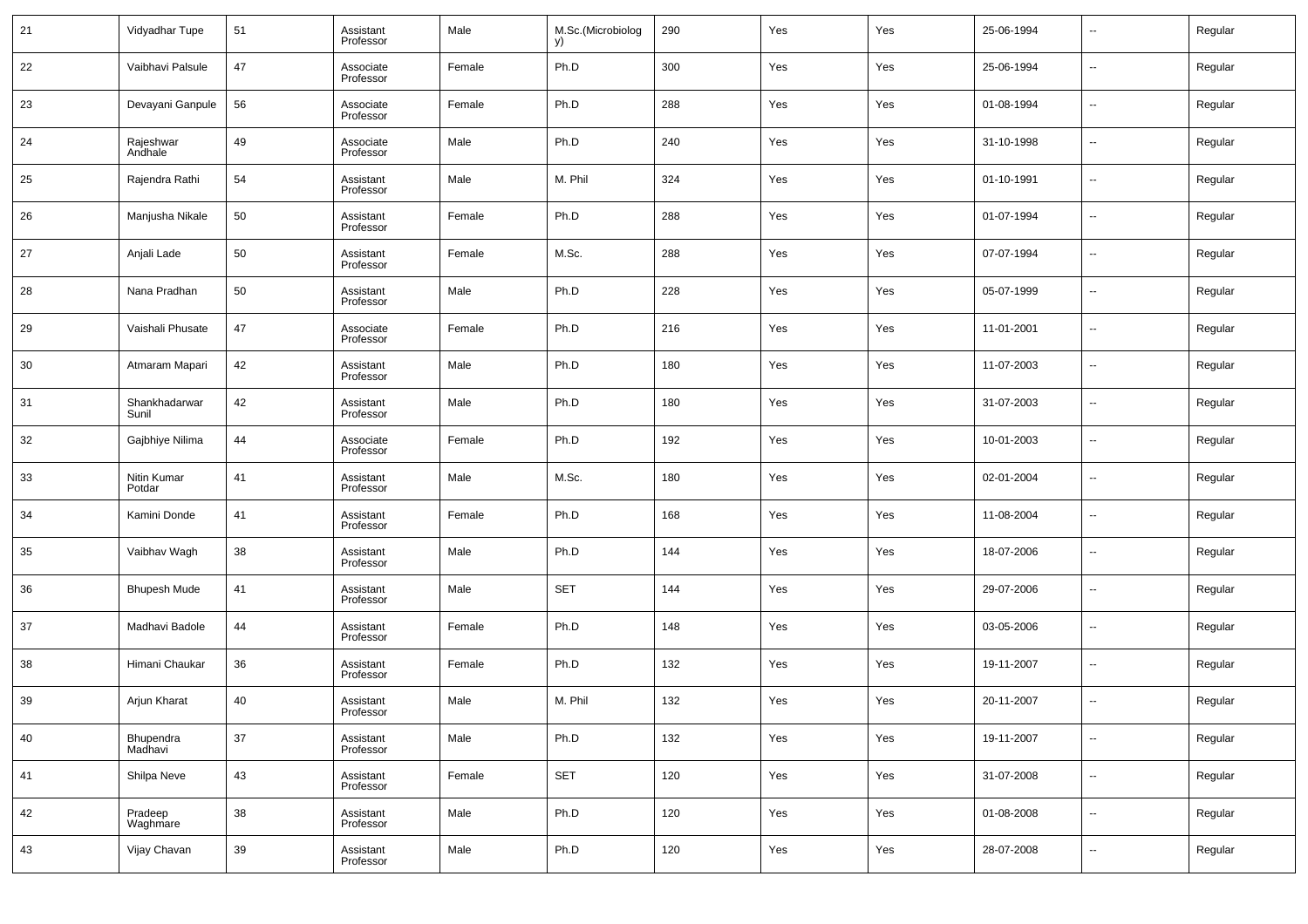| 44 | Kanchan Chitnis                       | 44 | Assistant<br>Professor | Female | Ph.D                        | 108 | Yes | Yes | 04-12-2009 | --     | Regular                |
|----|---------------------------------------|----|------------------------|--------|-----------------------------|-----|-----|-----|------------|--------|------------------------|
| 45 | Jyoti Waghmare                        | 35 | Assistant<br>Professor | Female | M.A                         | 108 | Yes | Yes | 04-12-2009 | --     | Regular                |
| 46 | Ashwini<br>Deshpande                  | 46 | Assistant<br>Professor | Female | Ph.D                        | 96  | Yes | Yes | 27-10-2010 | --     | Regular                |
| 47 | Durga Patkar                          | 43 | Assistant<br>Professor | Female | Ph.D                        | 96  | Yes | Yes | 27-10-2010 | --     | Regular                |
| 48 | Pravin Chandra<br>Bist                | 44 | Assistant<br>Professor | Male   | Ph.D                        | 96  | Yes | Yes | 06-12-2010 | --     | Regular                |
| 49 | Sanjeevani<br>Gharge                  | 53 | Associate<br>Professor | Female | Ph.D                        | 348 | Yes | Yes | 12-07-1989 | --     | Regular                |
| 50 | Pandurang<br>Mahalinge                | 46 | Assistant<br>Professor | Male   | Ph.D                        | 236 | Yes | Yes | 05-03-1999 | --     | Regular                |
| 51 | Savitri Govindan                      | 57 | Associate<br>Professor | Female | M.Sc.                       | 422 | Yes | Yes | 21-06-1983 | --     | Regular                |
| 52 | Subhash Vanmali                       | 54 | Associate<br>Professor | Male   | Ph.D                        | 362 | Yes | Yes | 20-06-1988 | --     | Regular                |
| 53 | Veena Thakare                         | 38 | Other                  | Female | <b>SET</b>                  | 132 | Yes | Yes | 01-11-2007 | н.     | Regular                |
| 54 | Abhijeet Uday<br>Gole                 | 34 | Assistant<br>Professor | Male   | M.Sc.                       | 98  | Yes | Yes | 07-06-2010 | --     | Adhoc /<br>Contractual |
| 55 | Aditi Umesh<br>Patwardhan             | 28 | Assistant<br>Professor | Female | M.Sc.                       | 60  | Yes | Yes | 13-08-2013 | --     | Adhoc /<br>Contractual |
| 56 | Adwait Subhash<br>Kapileshwari        | 31 | Assistant<br>Professor | Male   | M.A                         | 74  | Yes | Yes | 20-06-2012 | --     | Adhoc /<br>Contractual |
| 57 | Ashlesha Ashok<br>Ragnekar            | 38 | Assistant<br>Professor | Female | MJ: Master of<br>Journalism | 96  | Yes | Yes | 20-01-2011 | --     | Adhoc /<br>Contractual |
| 58 | Ashwini Shripad<br>Joshi              | 24 | Assistant<br>Professor | Female | M.Sc.                       | 24  | Yes | Yes | 01-07-2016 | --     | Adhoc /<br>Contractual |
| 59 | Dhanashree<br>Satish Joshi            | 26 | Assistant<br>Professor | Female | M.Sc.                       | 12  | Yes | Yes | 01-07-2017 | --     | Adhoc /<br>Contractual |
| 60 | Edith Janu                            | 35 | Assistant<br>Professor | Female | M.Sc.                       | 132 | Yes | Yes | 01-08-2007 | --     | Adhoc /<br>Contractual |
| 61 | Grishma Prakash<br>Shetty             | 27 | Assistant<br>Professor | Female | M.Sc.                       |     | Yes | Yes | 01-08-2018 | --     | Adhoc /<br>Contractual |
| 62 | Himani Amit<br>Vaishnav               | 34 | Assistant<br>Professor | Female | M.Sc.                       | 36  | Yes | Yes | 14-07-2015 | --     | Adhoc /<br>Contractual |
| 63 | Kalpana Ashish<br>Dabhade             | 32 | Assistant<br>Professor | Female | Ph.D                        | 12  | Yes | Yes | 08-08-2017 | --     | Adhoc /<br>Contractual |
| 64 | Khushboo<br>Bhalchandra<br>Chandorkar | 30 | Assistant<br>Professor | Female | Ph.D                        |     | Yes | Yes | 01-08-2018 | н.     | Adhoc /<br>Contractual |
| 65 | Gauri Ravindra<br>Risbud              | 23 | Assistant<br>Professor | Female | M.Sc.                       |     | Yes | Yes | 02-07-2018 | $\sim$ | Adhoc /<br>Contractual |
| 66 | Kiran Babulal<br>Prajapati            | 25 | Assistant<br>Professor | Female | M.Sc.                       | 11  | Yes | Yes | 08-08-2017 | $\sim$ | Adhoc /<br>Contractual |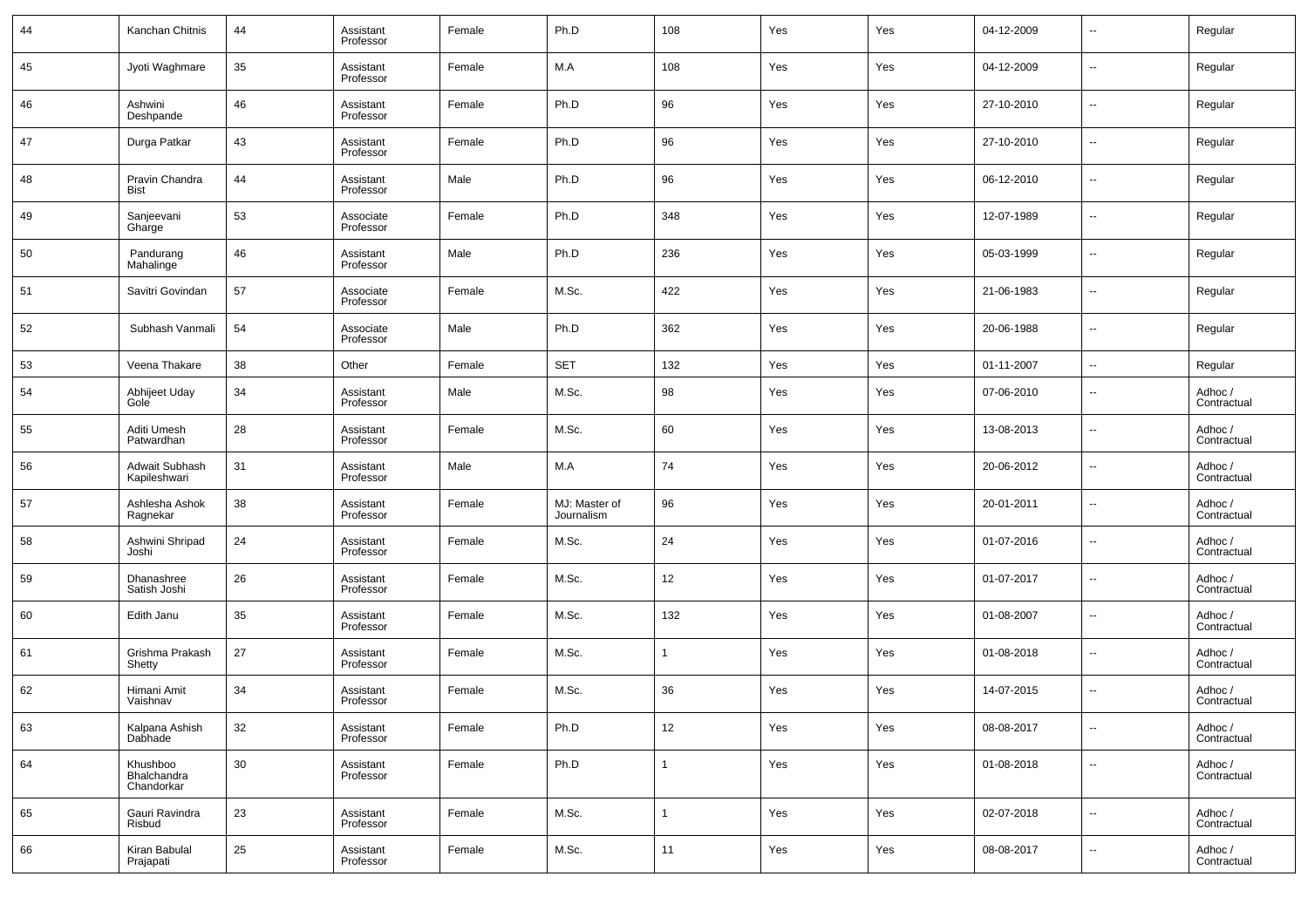| 67 | Koustubh<br>Dattatraya Joshi           | 30 | Assistant<br>Professor | Female | M.Sc. | 48             | Yes | Yes | 01-11-2014 | $\overline{\phantom{a}}$ | Adhoc /<br>Contractual |
|----|----------------------------------------|----|------------------------|--------|-------|----------------|-----|-----|------------|--------------------------|------------------------|
| 68 | Kundan Sambhaji<br>Jangam              | 31 | Assistant<br>Professor | Male   | M.Sc. | 1              | Yes | Yes | 05-06-2018 | $\overline{\phantom{a}}$ | Adhoc /<br>Contractual |
| 69 | Madhura Dhavale                        | 31 | Assistant<br>Professor | Female | M.Sc. | $\overline{2}$ | Yes | Yes | 12-06-2018 | ш.                       | Adhoc /<br>Contractual |
| 70 | Mahavir Bhimrao<br>Advaiya             | 38 | Assistant<br>Professor | Male   | M.Sc. | 109            | Yes | Yes | 10-06-2009 | $\overline{\phantom{a}}$ | Adhoc /<br>Contractual |
| 71 | Mayuresh Milind<br>Joshi               | 30 | Assistant<br>Professor | Male   | Ph.D  | 6              | Yes | Yes | 02-07-2018 | $\overline{\phantom{a}}$ | Adhoc /<br>Contractual |
| 72 | Mohmad Vasim<br>Kasim Hanifa<br>Sheikh | 31 | Assistant<br>Professor | Male   | Ph.D  | 8              | Yes | Yes | 01-03-2018 | $\overline{a}$           | Adhoc /<br>Contractual |
| 73 | Navjeet Kaur<br>Lotey                  | 29 | Assistant<br>Professor | Female | M.Sc. | 24             | Yes | Yes | 01-07-2016 | ш.                       | Adhoc /<br>Contractual |
| 74 | Neha Narendra<br>Ahir                  | 26 | Assistant<br>Professor | Female | M.Sc. | 24             | Yes | Yes | 01-08-2016 | ш.                       | Adhoc /<br>Contractual |
| 75 | Niyati Satish<br>Khambete              | 29 | Assistant<br>Professor | Female | M.Sc. | 38             | Yes | Yes | 22-06-2015 | ш.                       | Adhoc /<br>Contractual |
| 76 | Pallavi Pramod<br>Ghogale              | 27 | Assistant<br>Professor | Female | M.Sc. | 12             | Yes | Yes | 01-09-2017 | ш.                       | Adhoc /<br>Contractual |
| 77 | Pooja Pandurang<br>Rasam               | 27 | Assistant<br>Professor | Female | M.Sc. | 24             | Yes | Yes | 01-08-2016 | ш.                       | Adhoc /<br>Contractual |
| 78 | Pramada Jayant<br>Karnik               | 26 | Assistant<br>Professor | Female | M.Sc. | 48             | Yes | Yes | 15-12-2014 | ш.                       | Adhoc /<br>Contractual |
| 79 | Prashant Mahadev<br>Masali             | 38 | Assistant<br>Professor | Male   | M.Sc. | 180            | Yes | Yes | 07-11-2003 | ш.                       | Adhoc /<br>Contractual |
| 80 | Pravara Subhash<br>Rupawate            | 29 | Assistant<br>Professor | Female | M.Sc. | 1              | Yes | Yes | 16-07-2018 | $\overline{\phantom{a}}$ | Adhoc/<br>Contractual  |
| 81 | Priyanka Dinanath<br>Koli              | 26 | Assistant<br>Professor | Female | M.Sc. | 13             | Yes | Yes | 05-06-2017 | ш.                       | Adhoc /<br>Contractual |
| 82 | Priyanka Umakant<br>Vaddepalli         | 25 | Assistant<br>Professor | Female | M.Sc. | 1              | Yes | Yes | 02-07-2018 | ш.                       | Adhoc /<br>Contractual |
| 83 | Rasika Suhas<br><b>Belsare</b>         | 33 | Assistant<br>Professor | Female | M.Sc. | 132            | Yes | Yes | 01-08-2007 | ш.                       | Adhoc/<br>Contractual  |
| 84 | Reshma Sachin<br>Kajrolkar             | 34 | Assistant<br>Professor | Female | M.Sc. | $\mathbf{1}$   | Yes | Yes | 02-07-2018 | ш,                       | Adhoc /<br>Contractual |
| 85 | Rucha Neeraj<br>Karmarkar              | 30 | Assistant<br>Professor | Female | M.Sc. | 11             | Yes | Yes | 08-08-2017 |                          | Adhoc /<br>Contractual |
| 86 | Sachin Bhaskar<br>Palekar              | 33 | Assistant<br>Professor | Male   | Ph.D  | 120            | Yes | Yes | 16-07-2008 | $\overline{\phantom{a}}$ | Adhoc /<br>Contractual |
| 87 | Sandesh Satish<br>Samant               | 25 | Assistant<br>Professor | Male   | M.A   | 14             | Yes | Yes | 05-06-2017 | ٠.                       | Adhoc /<br>Contractual |
| 88 | Sayali Milind<br>Kadge                 | 24 | Assistant<br>Professor | Female | M.Sc. | 12             | Yes | Yes | 01-07-2017 | $\overline{\phantom{a}}$ | Adhoc /<br>Contractual |
| 89 | Shveta Rajesh<br>Tiwari                | 25 | Assistant<br>Professor | Female | M.Sc. | 24             | Yes | Yes | 26-09-2016 | ٠.                       | Adhoc /<br>Contractual |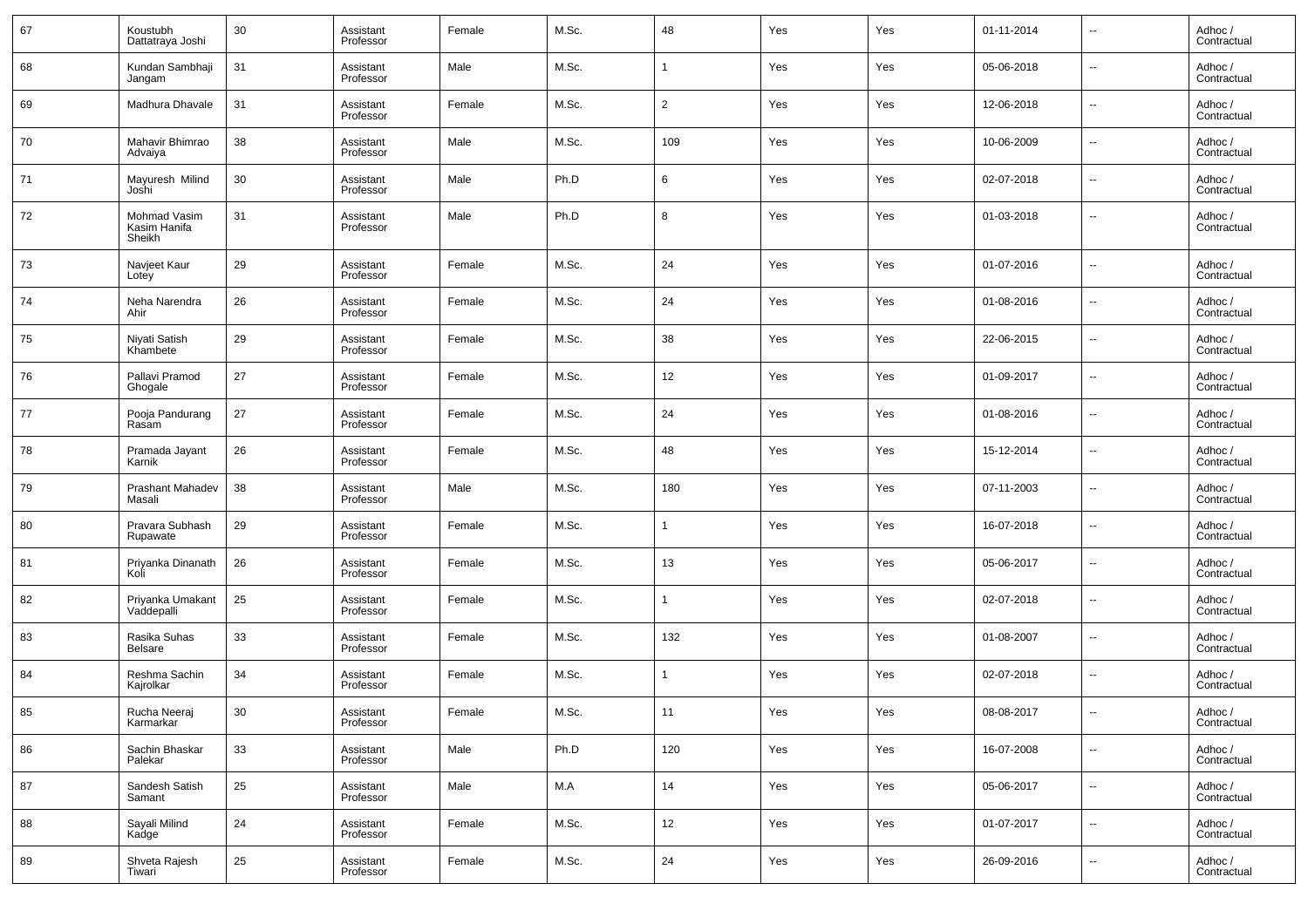| 90  | Simone Ophelious<br>Vaz          | 28     | Assistant<br>Professor | Female | M.Sc.      | 6      | Yes | Yes | 18-01-2018 | $\overline{\phantom{a}}$ | Adhoc /<br>Contractual |
|-----|----------------------------------|--------|------------------------|--------|------------|--------|-----|-----|------------|--------------------------|------------------------|
| 91  | Sneha Ramesh<br>Pednekar         | 29     | Assistant<br>Professor | Female | M.Sc.      | 62     | Yes | Yes | 15-06-2013 | $\overline{\phantom{a}}$ | Adhoc /<br>Contractual |
| 92  | Sneha Sharad<br><b>Bhadsawle</b> | 24     | Assistant<br>Professor | Female | M.Sc.      | 6      | Yes | Yes | 19-01-2018 | $\overline{\phantom{a}}$ | Adhoc /<br>Contractual |
| 93  | Supriya Madhukar<br>Kale         | 37     | Assistant<br>Professor | Female | M.Sc.      | 146    | Yes | Yes | 10-06-2006 | $\overline{\phantom{a}}$ | Adhoc /<br>Contractual |
| 94  | Swapnil Prashant<br>Pradhan      | 27     | Assistant<br>Professor | Male   | <b>NET</b> | 46     | Yes | Yes | 23-02-2015 | $\overline{\phantom{a}}$ | Adhoc /<br>Contractual |
| 95  | Vaibhav Suresh<br>Salvi          | 32     | Assistant<br>Professor | Male   | Ph.D       | 74     | Yes | Yes | 18-06-2012 | $\overline{\phantom{a}}$ | Adhoc /<br>Contractual |
| 96  | ASHA UDAY<br>KAMAT               | 56     | Assistant<br>Professor | Female | M.A        | 134    | Yes | Yes | 01-06-2007 | $\overline{\phantom{a}}$ | Adhoc /<br>Contractual |
| 97  | ARUNA<br>SHRINIVAS<br>GANU       | 50     | Assistant<br>Professor | Female | M.Sc.      | 122    | Yes | Yes | 02-06-2008 | ш,                       | Adhoc /<br>Contractual |
| 98  | Madhura Baburao<br>Bane          | 29     | Assistant<br>Professor | Female | <b>SET</b> | 72     | Yes | Yes | 06-08-2012 | ш,                       | Adhoc /<br>Contractual |
| 99  | Manasi<br>Rajvardhan Misal       | 28     | Assistant<br>Professor | Female | M.A        | 38     | Yes | Yes | 08-06-2015 | $\overline{a}$           | Adhoc /<br>Contractual |
| 100 | Gayatri Mahesh<br>Lele           | 26     | Assistant<br>Professor | Female | M.A        | 38     | Yes | Yes | 08-06-2015 | $\overline{\phantom{a}}$ | Adhoc /<br>Contractual |
| 101 | Mugdha Gaurav<br>Deshpande       | 29     | Assistant<br>Professor | Female | <b>NET</b> | 26     | Yes | Yes | 16-06-2016 | $\overline{\phantom{a}}$ | Adhoc /<br>Contractual |
| 102 | Anjor Deepak<br>Deshpande        | 25     | Assistant<br>Professor | Female | <b>NET</b> | 26     | Yes | Yes | 07-06-2016 | ш,                       | Adhoc /<br>Contractual |
| 103 | Sayali<br>Shahastrabhudhe        | 30     | Assistant<br>Professor | Female | <b>NET</b> | 14     | Yes | Yes | 05-06-2017 | ш,                       | Adhoc /<br>Contractual |
| 104 | Devyani Manilal<br>Balsara       | 24     | Assistant<br>Professor | Female | <b>NET</b> | 12     | Yes | Yes | 01-07-2017 | ш,                       | Adhoc /<br>Contractual |
| 105 | Sayali Sadanand<br>Kumthekar     | 26     | Assistant<br>Professor | Female | M.Sc.      | 24     | Yes | Yes | 11-07-2016 | ш,                       | Adhoc /<br>Contractual |
| 106 | Kruti Girish Dave                | 32     | Assistant<br>Professor | Female | Ph.D       | 12     | Yes | Yes | 01-07-2017 | ш,                       | Adhoc /<br>Contractual |
| 107 | Pooja Dinesh<br>Thakur           | 32     | Assistant<br>Professor | Female | Ph.D       | 12     | Yes | Yes | 01-07-2017 | ш,                       | Adhoc /<br>Contractual |
| 108 | Nethi<br>Rajrajeshwari<br>Sekar  | $25\,$ | Assistant<br>Professor | Female | M.Sc.      | $20\,$ | Yes | Yes | 01-12-2016 |                          | Adhoc /<br>Contractual |
| 109 | Niranjan Nitin<br>Sanzagiri      | 27     | Assistant<br>Professor | Male   | M.Sc.      | 24     | Yes | Yes | 08-08-2016 | $\overline{\phantom{a}}$ | Adhoc /<br>Contractual |
| 110 | Preeta Manoharan<br>Achary       | 29     | Assistant<br>Professor | Female | M.Sc.      | 11     | Yes | Yes | 21-08-2017 | $\overline{\phantom{a}}$ | Adhoc /<br>Contractual |
| 111 | Sachin Rajgopalan                | 25     | Assistant<br>Professor | Male   | <b>NET</b> | 24     | Yes | Yes | 01-07-2016 | ш,                       | Adhoc /<br>Contractual |
| 112 | Mugdha Sanjay<br>Kulkarni        | 23     | Assistant<br>Professor | Female | SET        | $\bf8$ | Yes | Yes | 09-11-2017 | н.                       | Adhoc /<br>Contractual |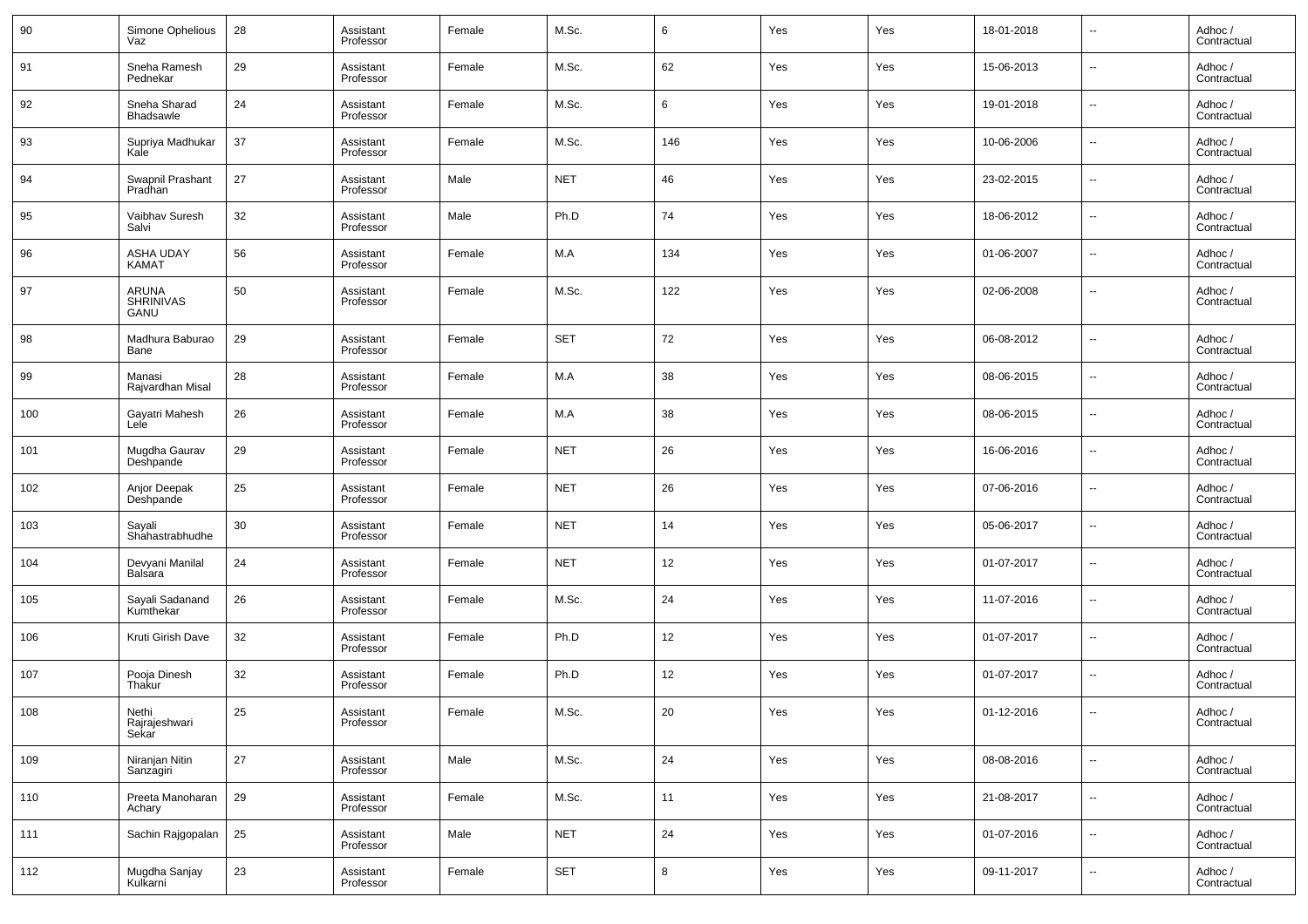| 113 | Nabila Ashraf<br>Kachi          | 30 | Assistant<br>Professor | Female | M.Sc.      | 8               | Yes | Yes | 11-11-2017 | --                       | Adhoc /<br>Contractual |
|-----|---------------------------------|----|------------------------|--------|------------|-----------------|-----|-----|------------|--------------------------|------------------------|
| 114 | Sana Mohd Salim<br>Shaikh       | 23 | Assistant<br>Professor | Female | M.Sc.      | 8               | Yes | Yes | 09-11-2017 | $\overline{\phantom{a}}$ | Adhoc /<br>Contractual |
| 115 | Mrudula Nitin<br>Pradhan        | 26 | Assistant<br>Professor | Female | M.Sc.      | 8               | Yes | Yes | 22-11-2017 | ÷.                       | Adhoc /<br>Contractual |
| 116 | Manik Mohan<br>Rathod           | 27 | Assistant<br>Professor | Female | <b>SET</b> | 8               | Yes | Yes | 09-11-2017 | --                       | Adhoc /<br>Contractual |
| 117 | Dipika Pandurang<br>Darekar     | 26 | Assistant<br>Professor | Female | M.Sc.      | $\overline{7}$  | Yes | Yes | 01-12-2017 | $\overline{\phantom{a}}$ | Adhoc /<br>Contractual |
| 118 | Sheha<br>Vrushabhendra<br>Nandi | 24 | Assistant<br>Professor | Female | M.Sc.      | $5\phantom{.0}$ | Yes | Yes | 01-02-2018 | $\overline{\phantom{a}}$ | Adhoc /<br>Contractual |
| 119 | Amrin Nayab<br>Gaonkar          | 29 | Assistant<br>Professor | Female | <b>NET</b> | 1               | Yes | Yes | 08-06-2018 | Ξ.                       | Adhoc /<br>Contractual |
| 120 | Mamta Sawant                    | 24 | Assistant<br>Professor | Female | M.Sc.      | 1               | Yes | Yes | 02-07-2018 | Ξ.                       | Adhoc /<br>Contractual |
| 121 | Vaidyanathan<br>Antara          | 22 | Assistant<br>Professor | Female | <b>SET</b> | $\overline{2}$  | Yes | Yes | 08-09-2018 | Ξ.                       | Adhoc /<br>Contractual |
| 122 | Dalvi Siddhi                    | 28 | Assistant<br>Professor | Female | M.Sc.      | 1               | Yes | Yes | 01-08-2018 | Ξ.                       | Adhoc /<br>Contractual |
| 123 | Junnarkar Shreya                | 23 | Assistant<br>Professor | Female | M.Sc.      | 1               | Yes | Yes | 06-08-2018 | Ξ.                       | Adhoc /<br>Contractual |
| 124 | Ketkar Rohit                    | 22 | Assistant<br>Professor | Male   | M.Sc.      | $\overline{2}$  | Yes | Yes | 01-09-2018 | Ξ.                       | Adhoc /<br>Contractual |
| 125 | Ajgaonkar Hridaya               | 22 | Assistant<br>Professor | Female | <b>NET</b> | $\overline{2}$  | Yes | Yes | 19-09-2018 | ÷.                       | Adhoc /<br>Contractual |
| 126 | Priyanka Arvind<br>Desai        | 28 | Assistant<br>Professor | Female | M.A        | 45              | Yes | Yes | 03-11-2014 | ÷.                       | Adhoc /<br>Contractual |
| 127 | Trupti Mohan<br>Nawar           | 30 | Assistant<br>Professor | Female | <b>NET</b> | 73              | Yes | Yes | 09-06-2012 | Ξ.                       | Adhoc /<br>Contractual |
| 128 | Aarya Tawde                     | 37 | Assistant<br>Professor | Female | M.Sc.      | 182             | Yes | Yes | 06-06-2003 | ÷.                       | Adhoc /<br>Contractual |
| 129 | Samira Ameya<br>Joshi           | 35 | Assistant<br>Professor | Female | M.A        | 1               | Yes | Yes | 05-06-2018 | Ξ.                       | Adhoc /<br>Contractual |
| 130 | Sanchita<br>Chaudhuri           | 49 | Assistant<br>Professor | Female | Ph.D       | 24              | Yes | Yes | 06-06-2016 | Ξ.                       | Adhoc /<br>Contractual |
| 131 | Chanda Maurya                   | 28 | Assistant<br>Professor | Female | Ph.D       | 10 <sup>°</sup> | Yes | Yes | 01-02-2018 | --                       | Adhoc /<br>Contractual |
| 132 | URMI<br>PARALIKAR               | 27 | Assistant<br>Professor | Female | Ph.D       | 26              | Yes | Yes | 06-06-2016 | щ.                       | Adhoc /<br>Contractual |
| 133 | AMRITA<br>GOKHALE               | 36 | Assistant<br>Professor | Female | M.A        | 28              | Yes | Yes | 01-04-2016 | $\sim$                   | Adhoc /<br>Contractual |
| 134 | Mandar Prakash<br>Mhatre        | 33 | Assistant<br>Professor | Male   | Ph.D       | 28              | Yes | Yes | 01-04-2016 | $\sim$                   | Adhoc /<br>Contractual |
| 135 | Sasikumar<br>Narayanan Menon    | 57 | Associate<br>Professor | Male   | Ph.D       | 29              | Yes | Yes | 01-04-2016 | Ξ.                       | Adhoc /<br>Contractual |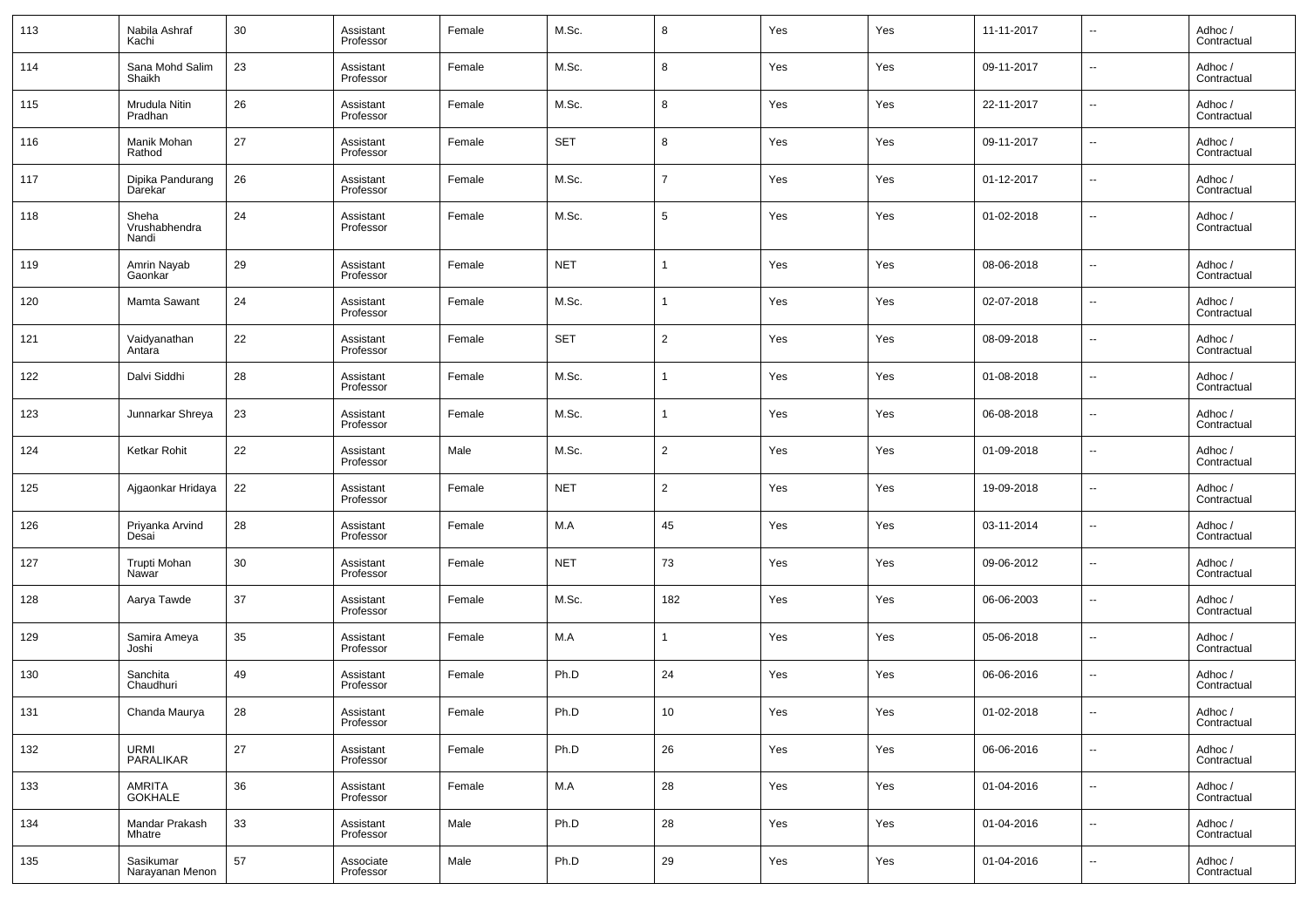| 136 | Rutu Ladge             | 29 | Assistant<br>Professor | Female | M.A        | 60         | Yes | Yes | 01-11-2013 | --         | Visiting |
|-----|------------------------|----|------------------------|--------|------------|------------|-----|-----|------------|------------|----------|
| 137 | Arvind Parulekar       | 55 | Assistant<br>Professor | Male   | B.A        | 120        | Yes | Yes | 01-11-2010 | --         | Visiting |
| 138 | Rinkesh Chheda         | 32 | Assistant<br>Professor | Female | Ph.D       | 49         | Yes | Yes | 02-06-2014 | --         | Visiting |
| 139 | Monideepa<br>Ganguly   | 24 | Assistant<br>Professor | Female | M.A        | 24         | Yes | Yes | 02-01-2017 | --         | Visiting |
| 140 | Ronak Dharod           | 26 | Assistant<br>Professor | Male   | M.A        | 48         | Yes | Yes | 01-06-2017 | --         | Visiting |
| 141 | Pushkaraj Arte         | 42 | Assistant<br>Professor | Male   | M.COM      | 72         | Yes | Yes | 01-06-2018 | --         | Visiting |
| 142 | Pauras<br>Deshpande    | 30 | Assistant<br>Professor | Male   | M.A        | 72         | Yes | Yes | 01-07-2013 | --         | Visiting |
| 143 | Shantanu Joshi         | 29 | Assistant<br>Professor | Male   | B.A        | 61         | Yes | Yes | 01-06-2013 | --         | Visiting |
| 144 | Abhijit Deshpande      | 44 | Assistant<br>Professor | Male   | M.A        | 250        | Yes | Yes | 01-06-2012 | --         | Visiting |
| 145 | Chetan Risbud          | 32 | Assistant<br>Professor | Male   | M.A        | 48         | Yes | Yes | 01-07-2014 | --         | Visiting |
| 146 | Chandrashekhar<br>Nene | 63 | Assistant<br>Professor | Male   | <b>LLB</b> | 121        | Yes | Yes | 01-06-2013 | --         | Visiting |
| 147 | Anjali Bhelande        | 60 | Associate<br>Professor | Female | Ph.D       | 396        | No  | No  | 07-08-1984 | 31-08-2017 | Other    |
| 148 | Urmi Palan             | 60 | Associate<br>Professor | Female | M. Phil    | 410        | No  | No  | 20-06-1983 | 31-12-2017 | Other    |
| 149 | Vikas Vaidya           | 61 | Associate<br>Professor | Male   | Ph.D       | 386        | No  | No  | 22-08-1986 | 30-06-2017 | Other    |
| 150 | Manjusha Gokhale       | 60 | Associate<br>Professor | Female | Ph.D       | 276        | No  | No  | 01-12-1994 | 30-11-2017 | Other    |
| 151 | Rukmani V              | 56 | Associate<br>Professor | Female | Ph.D       | 408        | No  | No  | 01-12-1994 | 30-04-2017 | Other    |
| 152 | Ravindra Phadke        | 62 | Associate<br>Professor | Male   | Ph.D       | 481        | No  | No  | 16-06-1977 | 31-08-2017 | Other    |
| 153 | Dipak Vora             | 62 | Associate<br>Professor | Male   | Ph.D       | 480        | No  | No  | 16-06-1977 | 31-08-2017 | Other    |
| 154 | Jyoti Vora             | 60 | Associate<br>Professor | Female | Ph.D       | 192        | No  | No  | 02-09-2002 | 31-12-2017 | Other    |
| 155 | Ravindra Bhavsar       | 45 | Assistant<br>Professor | Male   | Ph.D       | 12         | Yes | Yes | 01-06-2017 | $\sim$     | Visiting |
| 156 | Kavita Mhatre          | 34 | Assistant<br>Professor | Female | Ph.D       | 12         | Yes | Yes | 01-06-2017 | $\sim$     | Visiting |
| 157 | Vimal Temkar           | 25 | Assistant<br>Professor | Female | M.Sc.      | $\sqrt{5}$ | Yes | Yes | 01-06-2018 | $\sim$     | Visiting |
| 158 | Manjiri Shinde         | 25 | Assistant<br>Professor | Female | M.Sc.      | 12         | Yes | Yes | 01-06-2017 | $\sim$     | Visiting |